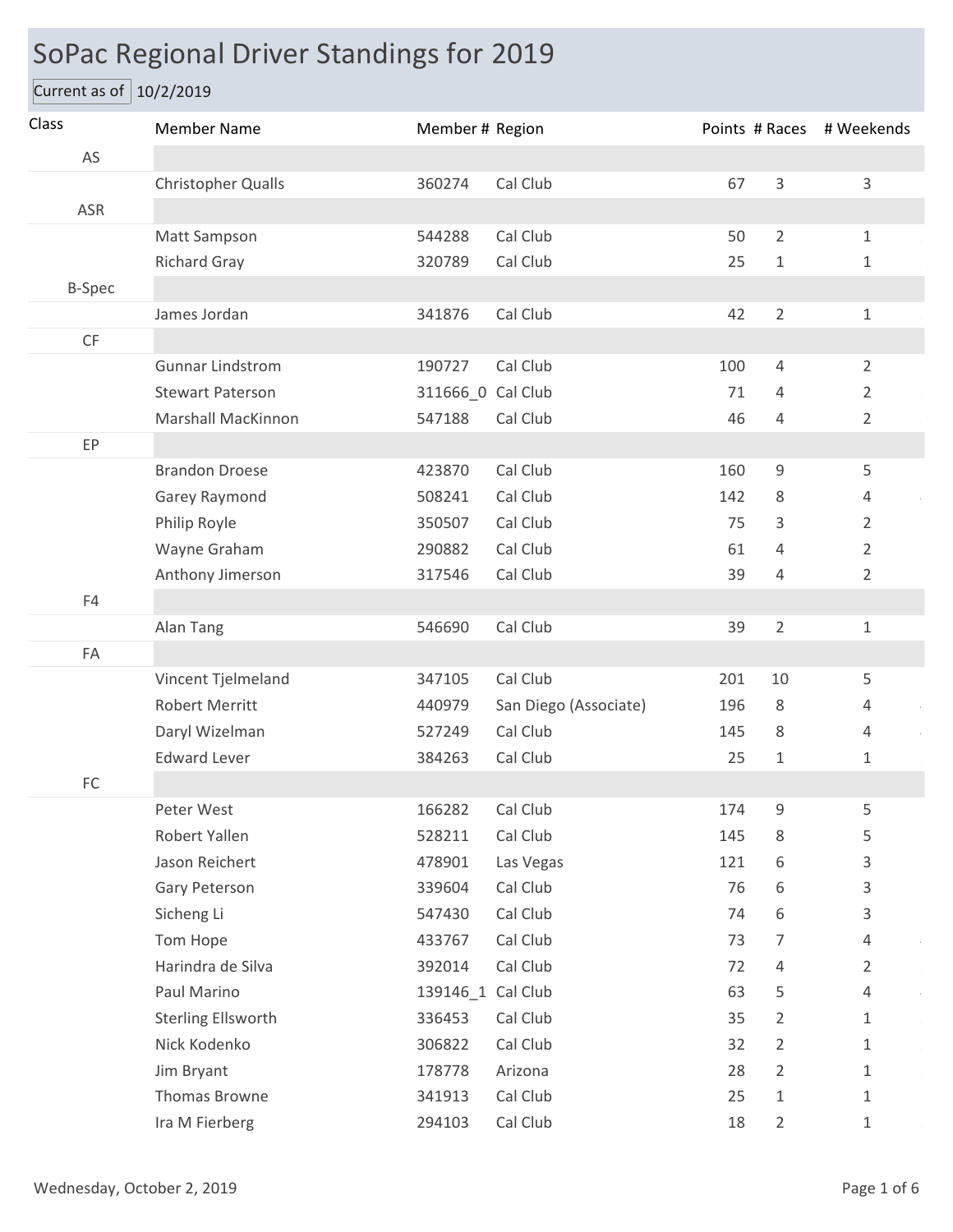| Class           | <b>Member Name</b>       | Member # Region   |                       |     |                | Points # Races # Weekends |
|-----------------|--------------------------|-------------------|-----------------------|-----|----------------|---------------------------|
|                 | Nicholas Coe             | 492483            | Cal Club              | 17  | $\overline{2}$ | $\mathbf{1}$              |
| FE <sub>2</sub> |                          |                   |                       |     |                |                           |
|                 | Chuck Clendenen          | 514350            | Cal Club              | 68  | $\mathsf{3}$   | $\overline{2}$            |
| FF.             |                          |                   |                       |     |                |                           |
|                 | Eric Poulsen             | 527187            | Cal Club              | 140 | 8              | 6                         |
|                 | <b>Edward Erlandson</b>  | 56470             | Cal Club              | 118 | 5              | 3                         |
|                 | Courtney Crone           | 177658_5 Cal Club |                       | 43  | $\overline{2}$ | $\mathbf{1}$              |
|                 | Douglas Brenner          | 526491            | Cal Club              | 35  | 2              | $\mathbf{1}$              |
|                 | Paul Wilson              | 547448            | Cal Club              | 29  | $\overline{2}$ | $\mathbf{1}$              |
|                 | Eric Little              | 511202            | Cal Club              | 15  | $\overline{2}$ | $\mathbf{1}$              |
| <b>FFT</b>      |                          |                   |                       |     |                |                           |
|                 | <b>Stewart Paterson</b>  | 311666_0 Cal Club |                       | 50  | $\overline{2}$ | $\mathbf{1}$              |
|                 | Eric Little              | 511202            | Cal Club              | 42  | $\overline{2}$ | $\mathbf{1}$              |
|                 | Marshall MacKinnon       | 547188            | Cal Club              | 36  | $\overline{2}$ | $\mathbf{1}$              |
| <b>FM</b>       |                          |                   |                       |     |                |                           |
|                 | Tom Van Wie              | 251532            | San Diego (Associate) | 211 | 10             | 5                         |
|                 | <b>Richard Shea</b>      | 414880            | Cal Club              | 88  | 5              | 3                         |
|                 | <b>Steve Martin</b>      | 504164            | Cal Club              | 50  | 3              | $\overline{2}$            |
|                 | Mike Anderson            | 280538            | San Diego             | 50  | $\overline{2}$ | $\mathbf{1}$              |
|                 | <b>Terrence Carraher</b> | 466278            | Cal Club              | 42  | $\overline{2}$ | 1                         |
| FP              |                          |                   |                       |     |                |                           |
|                 | James Whitton            | 130127            | Cal Club              | 100 | $\overline{4}$ | $\overline{2}$            |
| <b>FV</b>       |                          |                   |                       |     |                |                           |
|                 | Mark Edwards             | 63787_1           | Cal Club              | 305 | 14             | $\overline{7}$            |
|                 | Charlie Turner           | 261282            | Cal Club              | 212 | 10             | 5                         |
|                 | Dennis Andrade           | 45807_1           | Arizona               | 50  | 2              | 1                         |
|                 | Derek Harding            | 115688_4 Cal Club |                       | 36  | $\overline{2}$ | $\mathbf{1}$              |
|                 | Don Manthe               | 254525            | Cal Club              | 28  | $\overline{2}$ | $\mathbf{1}$              |
| GT1             |                          |                   |                       |     |                |                           |
|                 | Scott McPherson          | 492146            | Cal Club              | 75  | 3              | $\overline{2}$            |
|                 | Kenneth Davis            | 349864            | San Diego             | 50  | 3              | $\overline{2}$            |
|                 | J. Byron Walker          | 231457            | Cal Club              | 36  | $\overline{2}$ | 1                         |
| GT <sub>2</sub> |                          |                   |                       |     |                |                           |
|                 | Oli Thordarson           | 375061            | Cal Club              | 135 | 6              | $\mathbf{3}$              |
|                 | Robert Kelly             | 63994             | Cal Club              | 86  | 4              | $\overline{2}$            |
|                 | Dennis (Rick) Parker     | 236262            | Arizona (Associate)   | 75  | 3              | $\overline{2}$            |
|                 | <b>Rick Parker</b>       | 85344             | Arizona (Associate)   | 25  | $\mathbf{1}$   | $\mathbf{1}$              |
|                 | Robert Kahn              | 335992            | Cal Club              | 25  | $\overline{4}$ | 3                         |
|                 | Mike Henderson           | 124620            | Cal Club              | 21  | $\mathbf{1}$   | $\mathbf{1}$              |
|                 | Christopher Qualls       | 360274            | Cal Club              | 18  | $\overline{2}$ | $\overline{2}$            |
| GT3             |                          |                   |                       |     |                |                           |
|                 | Michael Lewis            | 113617            | San Diego (Associate) | 86  | 4              | $\overline{2}$            |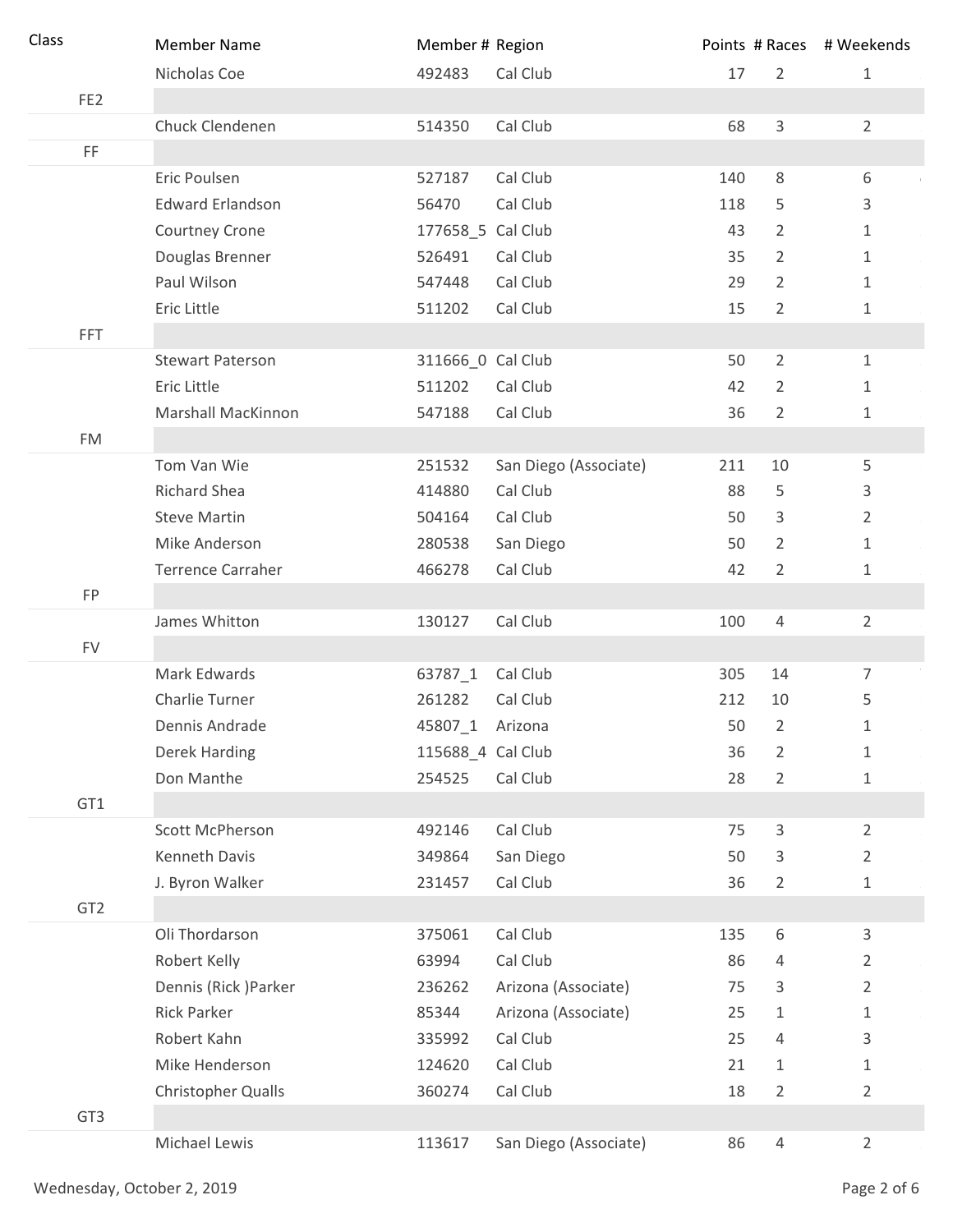| Class          | <b>Member Name</b>     | Member # Region   |           |     |                | Points # Races # Weekends |
|----------------|------------------------|-------------------|-----------|-----|----------------|---------------------------|
|                | <b>Wolfgang Maike</b>  | 42175 1           | Cal Club  | 82  | 5              | 3                         |
|                | Mike Henderson         | 124620            | Cal Club  | 56  | 3              | 2                         |
|                | Scott Graham           | 389475            | Cal Club  | 50  | $\overline{2}$ | $\mathbf{1}$              |
|                | Randy Hernanadez       | 527168            | Cal Club  | 21  | $\mathbf 1$    | 1                         |
| GT3-Novice     |                        |                   |           |     |                |                           |
|                | <b>Craig Stevens</b>   | 343027            | San Diego | 50  | $\overline{2}$ | 1                         |
| HP             |                        |                   |           |     |                |                           |
|                | Cory Markos            | 356165            | Cal Club  | 130 | 6              | $\mathsf{3}$              |
|                | <b>Ben Valentine</b>   | 402434            | Cal Club  | 117 | 5              | 3                         |
|                | <b>Brian Linn</b>      | 135242            | Cal Club  | 46  | 2              | 1                         |
| <b>ITA</b>     |                        |                   |           |     |                |                           |
|                | Gary Corsiglia         | 92732_1           | Cal Club  | 192 | 8              | 4                         |
|                | Alexander Kuretski     | 546917            | Cal Club  | 75  | $\overline{4}$ | $\overline{2}$            |
|                | David LeCren           | 341994            | Cal Club  | 46  | $\overline{2}$ | 1                         |
| <b>ITE</b>     |                        |                   |           |     |                |                           |
|                | Paul Gassen            | 387638            | Cal Club  | 217 | 10             | 5                         |
|                | Glen Griswold          | 506719            | Cal Club  | 82  | $\overline{4}$ | $\overline{2}$            |
|                | Paul Fairchild         | 55916             | Arizona   | 50  | $\overline{2}$ | $\mathbf{1}$              |
| P1             |                        |                   |           |     |                |                           |
|                | Robert Kazen           | 338303            | Cal Club  | 42  | $\overline{2}$ | $\mathbf{1}$              |
| P <sub>2</sub> |                        |                   |           |     |                |                           |
|                | Norm Benson            | 510588            | Cal Club  | 100 | 4              | $\overline{2}$            |
|                | <b>Timothy Day</b>     | 391495            | Cal Club  | 75  | $\overline{4}$ | $\overline{2}$            |
|                | Dave Tweedlie          | 405557            | Cal Club  | 38  | $\overline{2}$ | $\overline{2}$            |
|                | Mike Calka             | 548287            | Cal Club  | 36  | $\overline{2}$ | 1                         |
| Pro-7          |                        |                   |           |     |                |                           |
|                | Christian Lyons        | 540506            | San Diego | 50  | $\overline{2}$ | $\mathbf 1$               |
| S <sub>2</sub> |                        |                   |           |     |                |                           |
|                | Robert Lovenson        | 249067            | Cal Club  | 94  | 5              | 3                         |
|                | <b>Edward Guenther</b> | 95142             | Arizona   | 92  | 4              | $\overline{2}$            |
|                | <b>Ben Valentine</b>   | 402434            | Cal Club  | 71  | 3              | $\overline{2}$            |
|                | Joseph Moran           | 80709             | Cal Club  | 66  | 3              | $\overline{2}$            |
|                | Jeff Anderson          | 176634_1 Cal Club |           | 54  | 3              | $\overline{2}$            |
|                | Wayne Smith            | 195705_1 Cal Club |           | 39  | 3              | $\overline{2}$            |
| S944           |                        |                   |           |     |                |                           |
|                | Christian Lyons        | 540506            | San Diego | 50  | $\overline{2}$ | 1                         |
| SM             |                        |                   |           |     |                |                           |
|                | Clement Lee            | 316101            | Cal Club  | 215 | 10             | 5                         |
|                | Jorge Diaz             | 109617            | San Diego | 189 | 14             | 7                         |
|                | Jeff Walker            | 371779            | Cal Club  | 163 | 8              | 4                         |
|                | Jack Walker            | 372995            | Cal Club  | 152 | 8              | 4                         |
|                | Wesley Mollno          | 403801            | Cal Club  | 138 | 8              | 4                         |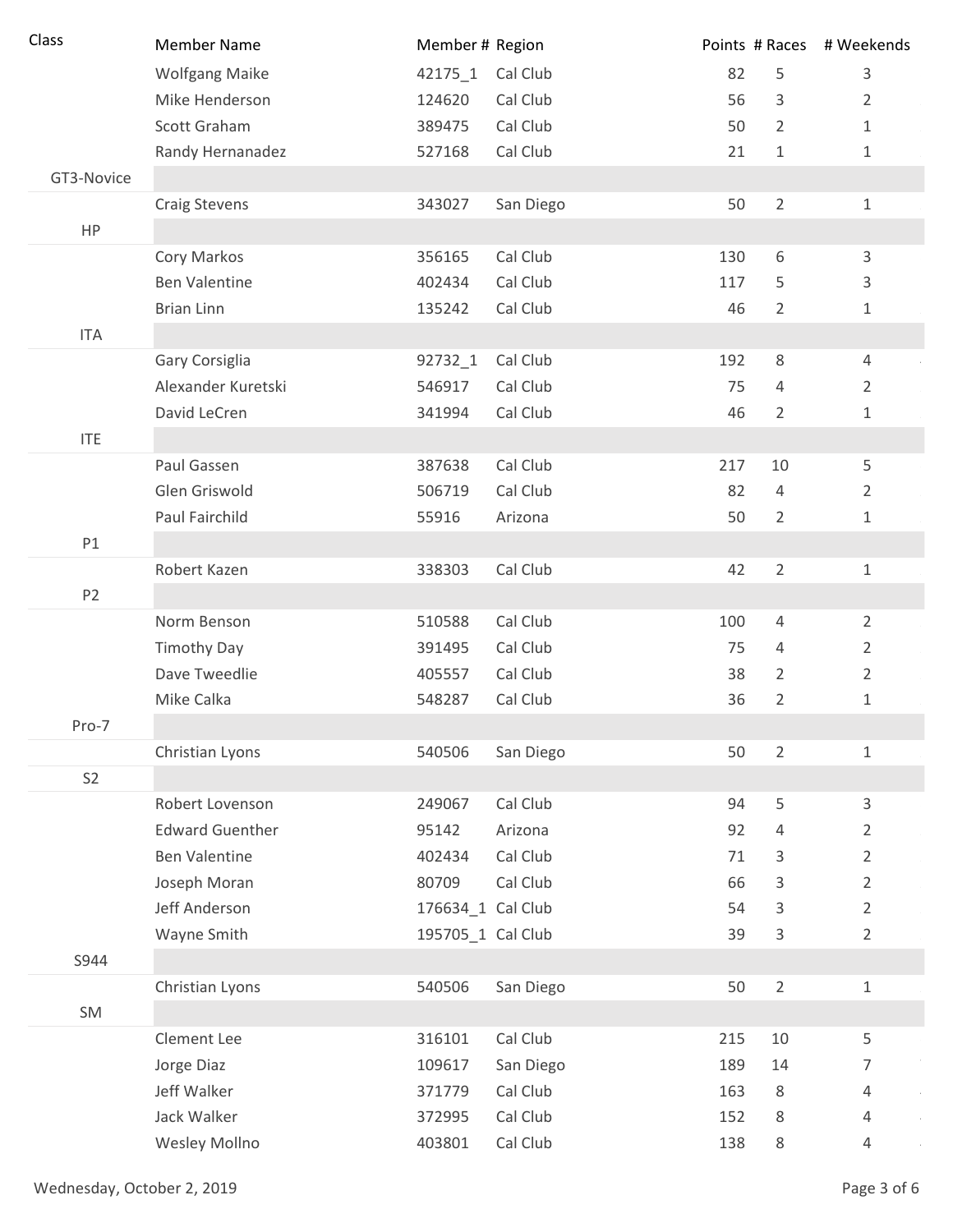| Class         | <b>Member Name</b>   | Member # Region   |                       |              |                | Points # Races # Weekends |
|---------------|----------------------|-------------------|-----------------------|--------------|----------------|---------------------------|
|               | <b>Steven Powers</b> | 212429            | Arizona               | 132          | 6              | $\mathsf 3$               |
|               | <b>Bill Nelson</b>   | 320039            | Cal Club              | 121          | 10             | 5                         |
|               | <b>Curtis Gong</b>   | 425401            | Cal Club              | 107          | 10             | 5                         |
|               | Chris Lawson         | 526144            | Cal Club              | 94           | 9              | 5                         |
|               | Jeremy Rutter        | 344256            | Cal Club              | 93           | 4              | $\overline{2}$            |
|               | Giorgio Pierangeli   | 464397            | Cal Club              | 66           | 6              | $\overline{4}$            |
|               | Alexander Kuretski   | 546917            | Cal Club              | 61           | 4              | $\overline{2}$            |
|               | Evan Jacobs          | 549144            | Cal Club              | 59           | 4              | $\overline{2}$            |
|               | Dave Tweedlie        | 405557            | Cal Club              | 54           | $\overline{4}$ | $\overline{2}$            |
|               | Todd Launchbaugh     | 276906            | Cal Club              | 50           | 3              | $\overline{2}$            |
|               | Preston Lerner       | 237642            | Cal Club              | 48           | $\overline{4}$ | $\overline{2}$            |
|               | John Stott           | 119987_1 Cal Club |                       | 47           | 3              | $\overline{2}$            |
|               | John Carter          | 546723            | Cal Club              | 35           | 3              | $\overline{2}$            |
|               | <b>Matt Million</b>  | 484041            | San Diego             | 35           | $\overline{2}$ | $\mathbf{1}$              |
|               | Kevin Dotzler        | 489879            | San Diego             | 34           | 3              | $\overline{2}$            |
|               | Dakota Dickerson     | 478060            | San Diego             | 31           | $\overline{2}$ | $\mathbf{1}$              |
|               | Michael Colangelo    | 403180            | Cal Club              | 30           | 3              | $\overline{2}$            |
|               | Justin Hall          | 447552            | Cal Club              | 26           | $\overline{2}$ | $\mathbf{1}$              |
|               | Mark Hazboun         | 518               | Cal Club              | 25           | $\overline{2}$ | $\mathbf{1}$              |
|               | Gabriel Estrada Jr.  | 479092            | Cal Club              | 17           | $\overline{2}$ | $\overline{2}$            |
|               | Jennifer Isley       | 216963            | Cal Club              | 14           | $\overline{2}$ | $\mathbf{1}$              |
|               | Chris Thorn          | 463745            | Cal Club              | 11           | $\overline{2}$ | $\mathbf{1}$              |
|               | Carl Johnk           | 269100            | San Diego             | 11           | $\mathbf{1}$   | 1                         |
|               | Christian Cole       | 546900            | Cal Club              | 11           | $\mathbf{1}$   | $\mathbf{1}$              |
|               | Sherri Palmer        | 542696            | San Diego             | 10           | $\mathbf{1}$   | 1                         |
|               | Fergus Fay           | 546455            | Las Vegas             | 4            | 1              | 1                         |
|               | Gabriel Estrada      | 476897            | Cal Club              | $\mathbf{1}$ | $\mathbf{1}$   | 1                         |
| SM-Novice     |                      |                   |                       |              |                |                           |
|               | Evan Jacobs          | 549144            | Cal Club              | 50           | $\overline{2}$ | $\mathbf{1}$              |
|               | Gabriel Estrada Jr.  | 479092            | Cal Club              | 42           | $\overline{2}$ | 1                         |
| SMT           |                      |                   |                       |              |                |                           |
|               | Wyatt Couch          | 597815            | Cal Club              | 50           | $\overline{2}$ | 1                         |
|               | Nicholas Matta       | 542428            | Cal Club              | 25           | $\mathbf{1}$   | 1                         |
|               | John Stott           | 119987_1 Cal Club |                       | 21           | $\mathbf{1}$   | 1                         |
|               | Michael Colangelo    | 403180            | Cal Club              | 18           | $\mathbf{1}$   | 1                         |
| SP            |                      |                   |                       |              |                |                           |
|               | Cal Rothe            | 110452            | San Diego (Associate) | 164          | 7              | 4                         |
|               | Joshua Pitt          | 340024            | Cal Club              | 71           | $\overline{4}$ | 3                         |
|               | Eric Marston         | 536634            | Cal Club              | 50           | $\overline{2}$ | 1                         |
| Spec Corvette |                      |                   |                       |              |                |                           |
|               | Sean Whitwood        | 527444            | Cal Club              | 50           | $\overline{2}$ | 1                         |
| SRF3          |                      |                   |                       |              |                |                           |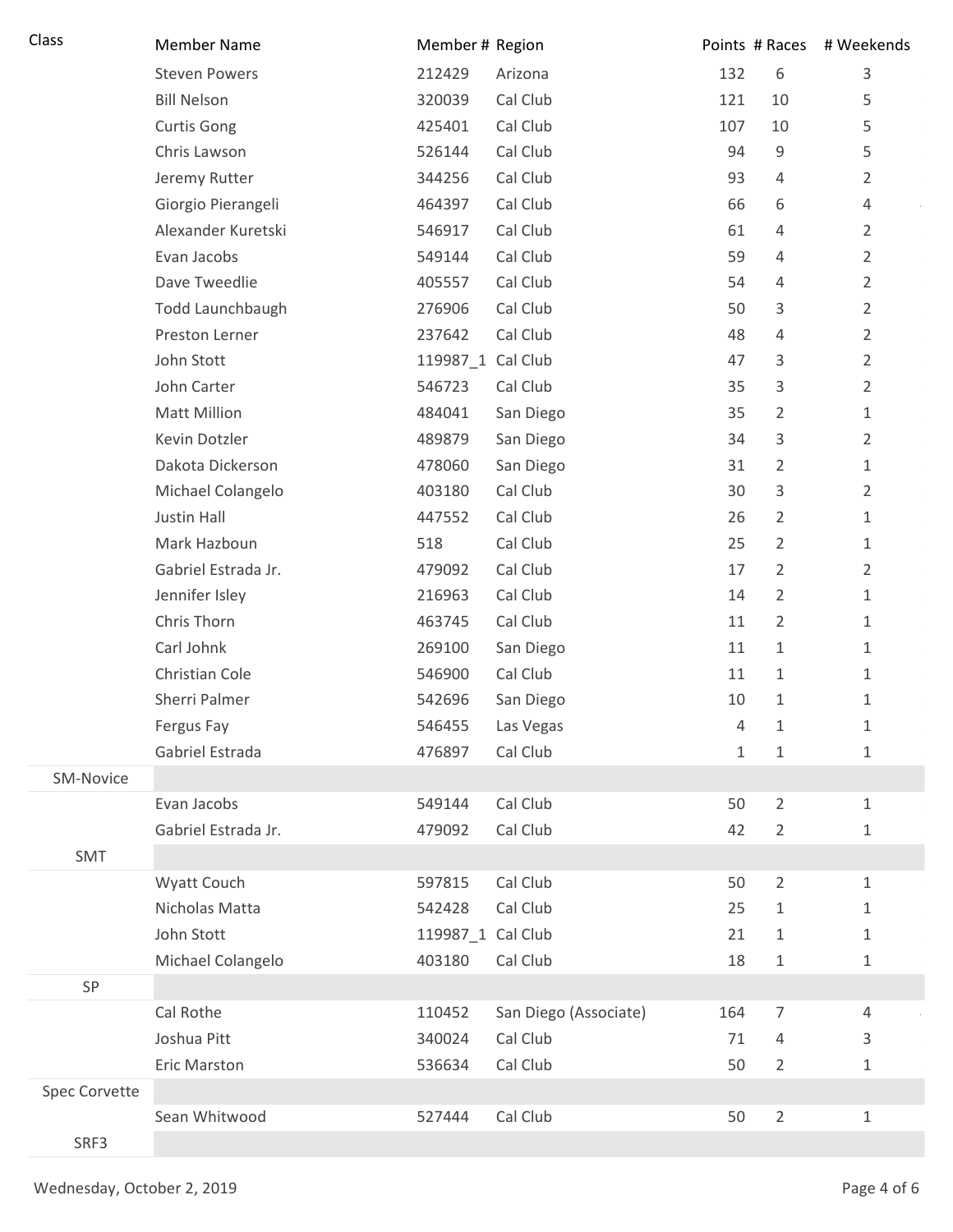| Class      | <b>Member Name</b>       | Member # Region    |                       |     |                | Points # Races # Weekends |
|------------|--------------------------|--------------------|-----------------------|-----|----------------|---------------------------|
|            | Alexander Bermudez       | 502858             | Cal Club              | 229 | 14             | 7                         |
|            | Bryan Schubert           | 527833             | Cal Club              | 192 | 14             | 7                         |
|            | Mike Miserendino         | 312012             | Cal Club              | 175 | $\mathsf 9$    | 5                         |
|            | Mike McCarthy            | 126037             | Cal Club              | 162 | 13             | 7                         |
|            | Michael Moshay           | 495925             | Cal Club              | 136 | 12             | 6                         |
|            | <b>TJ Acker</b>          | 210471             | Cal Club              | 131 | 6              | 3                         |
|            | Paul Marino              | 139146_1 Cal Club  |                       | 86  | 8              | 4                         |
|            | Jay Rosenthal            | 507814             | Cal Club              | 78  | 9              | 5                         |
|            | Mark Ballangee           | 267269             | Cal Club              | 77  | 6              | 4                         |
|            | Don Palla                | 236212_1 Cal Club  |                       | 70  | 6              | 3                         |
|            | Mike Skinner             | 477718             | Cal Club              | 60  | 7              | 4                         |
|            | Denny Fosdick            | 137421             | Cal Club              | 59  | 5              | 3                         |
|            | Tom Misrendino           | 131146             | Cal Club              | 45  | 5              | 3                         |
|            | Alex Petitdemange        | 615229             | Arizona               | 34  | 2              | 1                         |
|            | Douglas Stewart          | 191031             | Cal Club              | 34  | 5              | 3                         |
|            | Aaron Stein              | 264198             | Cal Club              | 30  | 2              | 1                         |
|            | Jack Willes              | 280918             | Cal Club              | 30  | 2              | 1                         |
|            | <b>Elliott Freireich</b> | 230617             | Arizona (Associate)   | 27  | $\overline{2}$ | $\mathbf 1$               |
|            | <b>Marty Williams</b>    | 250421             | Cal Club              | 25  | $\overline{4}$ | $\overline{2}$            |
|            | Craig Zaph               | 385155             | Cal Club              | 19  | 2              | 1                         |
|            | William Ward             | 544223             | Cal Club              | 17  | 4              | 3                         |
|            | Craig Reeder             | 190819             | Arizona               | 11  | 2              | 1                         |
| SSM        |                          |                    |                       |     |                |                           |
|            | Ryan Gold                | 521884             | Cal Club              | 50  | $\overline{2}$ | $\mathbf{1}$              |
| <b>STL</b> |                          |                    |                       |     |                |                           |
|            | Giorgio Pierangeli       | 464397             | Cal Club              | 130 | 7              | 4                         |
|            | David LeCren             | 341994             | Cal Club              | 124 | 6              | 3                         |
|            | James Bishop             | 38832              | Cal Club              | 100 | 4              | 2                         |
|            | Kristina Etherington     | 324821 1 Las Vegas |                       | 78  | $\overline{4}$ | 2                         |
|            | Morgan Trotter           | 383891             | Cal Club              | 64  | 3              | 2                         |
|            | Todd Launchbaugh         | 276906             | Cal Club              | 64  | $\overline{4}$ | 2                         |
|            | Wesley Mollno            | 403801             | Cal Club              | 50  | 2              | 1                         |
|            | Paul Honsowetz           | 69795              | Cal Club              | 38  | $\overline{2}$ | 1                         |
|            | Jack McEachern           | 269537             | Cal Club              | 36  | 3              | 2                         |
|            | Miles Branman            | 524549             | Cal Club              | 33  | 2              | 1                         |
|            | Darren Murdock           | 334687             | Cal Club              | 21  | 2              | 2                         |
|            | Preston Lerner           | 237642             | Cal Club              | 14  | $\overline{2}$ | 1                         |
| STU        |                          |                    |                       |     |                |                           |
|            | Dale Shoemaker           | 357876             | Las Vegas (Associate) | 245 | 12             | 7                         |
|            | Franklin Church          | 471698             | Las Vegas (Associate) | 164 | 10             | 5                         |
|            | Eugene Rolfe             | 13941              | Las Vegas             | 105 | 7              | 4                         |
|            | Tim Hunter               | 477011             | Cal Club              | 46  | 3              | 2                         |